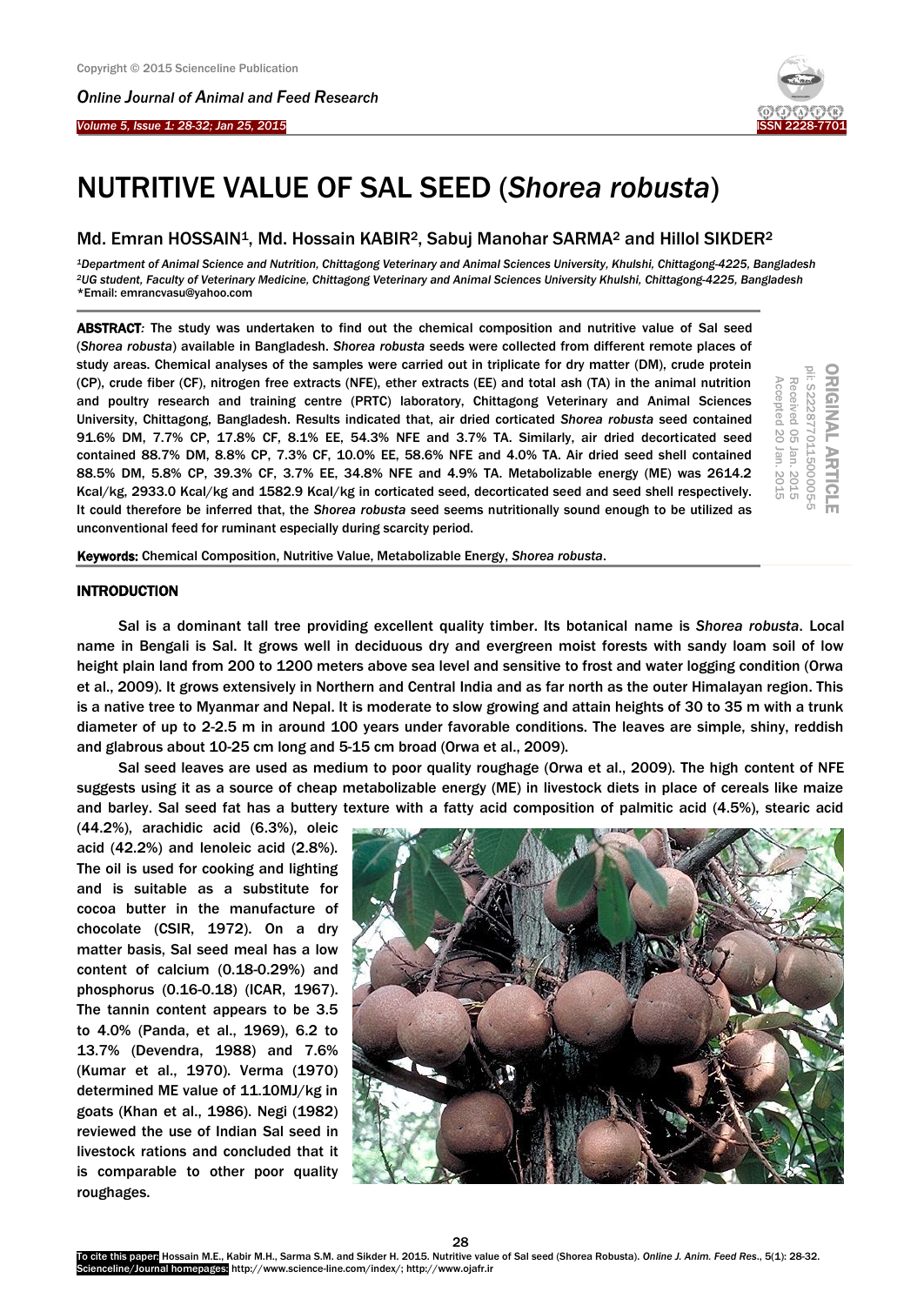No systematic study has so far been conducted to find out the chemical composition of Sal seed available in Bangladesh. Therefore, current study aimed to collect process and determine the chemical composition and nutritive value of Bangladeshi Sal seed.

## MATERIAL AND METHODS

#### Study area

Most of the Sal forests in Bangladesh are extended over Madhupur and very few of them in Chittagong, Rangpur, Dinajpur and Rajshahi districts. However, most of the Sal forests are degrading and encroached by industrial plantation of fuel woods along with exotic species. The Chittagong Sal forest is the largest Sal forest patch in the country. Therefore, the current study was conducted in Chittagong Sal forest.

### Collection of sample

Sal fruits start falling on ground from 2nd to 3rd week of May. Strong wind and storm help in bumper fall of Sal seed towards end of May. Collection seed was done in forenoon because of apprehension for casual storm and rainfall in the afternoon. Fresh seeds were collected from Chittagong area under standard random sampling technique. Total 3.0 kg of seeds were collected directly from the Sal forest for a total period of 30 days. Production of kernel from seed was almost 2:1. Seeds were packed in airtight sacks and sent to the Animal Nutrition and PRTC laboratory, Chittagong Veterinary and Animal Sciences University for proximate analysis.

#### Preparation of sample

From the winged fruit, Sal seed was processed in two gradual stages. De-winging was done in two different ways. The fruit after being completely dried were beaten on plain hard ground with a wooden stick to break the brittle wings. In this process the wings were broken and round seed pods with shell and covers were separated.

#### Chemical Analysis

Chemical analyses of the samples were carried out in triplicate dry matter (DM), crude protein (CP), crude fiber (CF), nitrogen free extracts (NFE), ether extracts (EE) and total ash (TA) in the Animal Nutrition laboratory, Chittagong Veterinary and Animal Sciences University, Chittagong as per AOAC (2006).

# Estimation of ME

All samples were subjected to proximate analysis in triplicate. Later on, ME available in all seeds, kernel and shells were estimated by using a standard mathematical formula as per Lodhi et al. (1976).

## Data analysis

Data related to chemical composition and nutritive value of corticated *Shorea robusta* seed, decorticated *Shorea robusta* seed and *Shorea robusta seed* shell were collected, compiled and analyzed for mean values by using Microsoft Excel 2007.

# RESULTS AND DISCUSSION

The average DM contents of corticated *Shorea robusta* seed, decorticated seed (Inner kernel) and seed shell estimated in this study were 91.6%, 88.7% and 88.5% respectively. The average CP contents of corticated seed, decorticated seed and seed shell were 7.7%, 8.7% and 5.8% respectively. The average CF contents of corticated seed, decorticated seed and seed shell were 17.8%, 7.3% and 39.3% respectively. The average NFE contents of corticated seed, decorticated seed and seed shell were 54.3%, 58.6% and 34.8% respectively. The average EE contents of corticated seed, decorticated seed and seed shell were 8.1%, 10.0% and 3.7% respectively. The average TA contents of corticated seed, decorticated seed and seed shell were 3.7%, 4.0% and 4.9% respectively. The average ME contents of corticated seed, decorticated seed and seed shell were 82614.2%, 2933.0% and 1582.9% respectively.

*Shorea robusta* seed has been used successfully in a wide range of studies. In cattle, up to 20% has been recommended (Gohl, 1982). Up to 30% was recommended in diets for growing heifers with or without 2% urea (Sonwane et al., 1974; Devendra, 1985). In growing calves, supplementation of 30% seed meal did not affect health, intake and performance (Garg et al., 1984). Recommendations have been made for its incorporation in poultry mashes at 5-7% level. In concentrate mixtures for growing and lactating cattle 10-20% was suggested (ICAR, 1972). In another study, deoiled seed meal replaced maize in dairy cows up to 20% (Rajagopal et al., 1983). Kurar and Mudgal (1972) included 10, 20 and 30% seed meal and 2% biuret in diets for growing heifers and found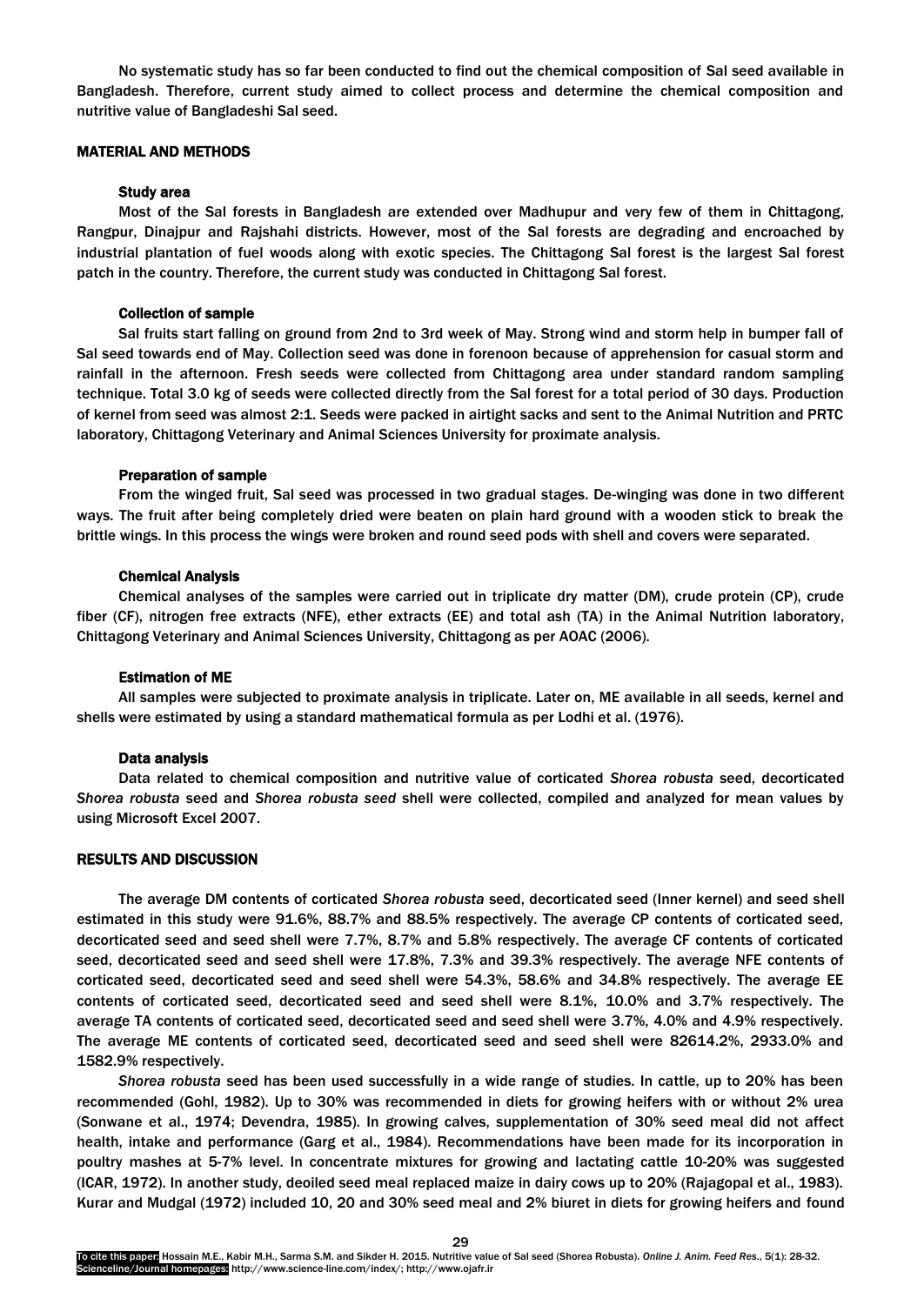that up to 30% of the meal and 2% biuret was optimum for growing heifers. The seed cake has a low protein and fat content and its usefulness as feedstuff has been questioned (Negi, 1982). Despite many advantages, inclusion of 40% seed in cattle diet caused indigestion (Dash et al., 1972) and bullocks receiving 100% meal lost 14.0 kg in 60 days (Shukla and Talapada, 1973). In another study, digestibility of the seed meal was negative (Robb, 1976). It was suggested that tannins may have formed complexes with proteins in the meal to give the negative result.

| Table 1 - Chemical composition (% Air DM) and nutritive value of corticated Shorea robusta seed |                 |  |
|-------------------------------------------------------------------------------------------------|-----------------|--|
| <b>Parameter</b>                                                                                | Unit (% Air DM) |  |
| Dry matter (DM)                                                                                 | 91.6            |  |
| Crude protein (CP)                                                                              | 7.7             |  |
| Crude fiber (CF)                                                                                | 17.8            |  |
| Nitrogen free Extract (NFE)                                                                     | 54.3            |  |
| <b>Ether Extract (EE)</b>                                                                       | 8.1             |  |
| Ash                                                                                             | 3.7             |  |
| Metabolizable Energy (Kcal/kg)                                                                  | 2614.2          |  |

| Table 2- Chemical composition (% Air DM) and nutritive value of decorticated (Inner kernel) Shorea robusta seed |                 |
|-----------------------------------------------------------------------------------------------------------------|-----------------|
| <b>Parameter</b>                                                                                                | Unit (% Air DM) |
| Dry matter (DM)                                                                                                 | 88.7            |
| Crude protein (CP)                                                                                              | 8.8             |
| Crude fiber (CF)                                                                                                | 7.3             |
| Nitrogen free Extract (NFE)                                                                                     | 58.6            |
| <b>Ether Extract (EE)</b>                                                                                       | 10.0            |
| <b>Ash</b>                                                                                                      | 4.0             |
| Metabolizable Energy (Kcal/kg)                                                                                  | 2933.0          |

| <b>Table 3 - Chemical composition (% Air DM) and nutritive value of Shorea robusta seed shell</b> |                 |  |
|---------------------------------------------------------------------------------------------------|-----------------|--|
| <b>Parameter</b>                                                                                  | Unit (% Air DM) |  |
| Dry matter (DM)                                                                                   | 88.5            |  |
| Crude protein (CP)                                                                                | 5.8             |  |
| Crude fiber (CF)                                                                                  | 39.3            |  |
| Nitrogen free Extract (NFE)                                                                       | 34.8            |  |
| <b>Ether Extract (EE)</b>                                                                         | 3.7             |  |
| Ash                                                                                               | 4.9             |  |
| Metabolizable Energy (Kcal/kg)                                                                    | 1582.9          |  |

Tannins adversely affect the utilization of other feed proteins while attempts to remove tannins from seed meal are neither effective nor practicable (Negi, 1982). Tannins in the diet resulted in reduced weight gain and poor feed efficiencies in chicken (Ahmed et al., 1991; Santos-Buelga and Scalbertm, 2000). By virtue of its availability, the seed and seed meal have a tremendous potential for its utilization as animal feed. However, the utilization of seed and seed meal as feed for cattle, poultry, and pigs showed that tannins limited their utilization (Negi, 1982, 1990). Nutritive value of 3% untreated seed meal and 0.1% NaOH treated seed meal was compared by lactating Murrah buffaloes. It was evident that, digestibility of crude protein and production of milk were favored by alkali treatment (Singh and Arora, 1981). In another study, Rao and Rao (1986) also reported 20-71% losses in dry matter of *Shorea robusta* seed meal as a result of washing after soaking in sodium hydroxide and sodium carbonate, respectively.

*Shorea robusta* seed cake has negative effects in poultry due to high tannin content. Inclusion of 50 g seed meal/kg in the diet of chicks resulted retarded growth and poor feed efficiency (Zombade et al., 1979). Similarly, broilers and layers fed 50% seed cake showed depressed nutrient digestibility and lower pancreatic and intestinal enzyme activity and hens produced eggs with discolored, greenish-yellow eggs (Mahmood et al., 2006). In another study, Panda et al., (1975) replaced maize by *Shorea robusta* seed meal in chick diets at levels varying between 2.25 to 45% and found an inverse relationship between seed meal level and body weight attained by the chicks. Similarly, Mohanty et al. (1967) substituted 2.4 to 5.0% of the maize with *Shorea robusta* seed meal to feed chicks up to eight weeks of age. The results indicated depression in growth rate compared to the control diets.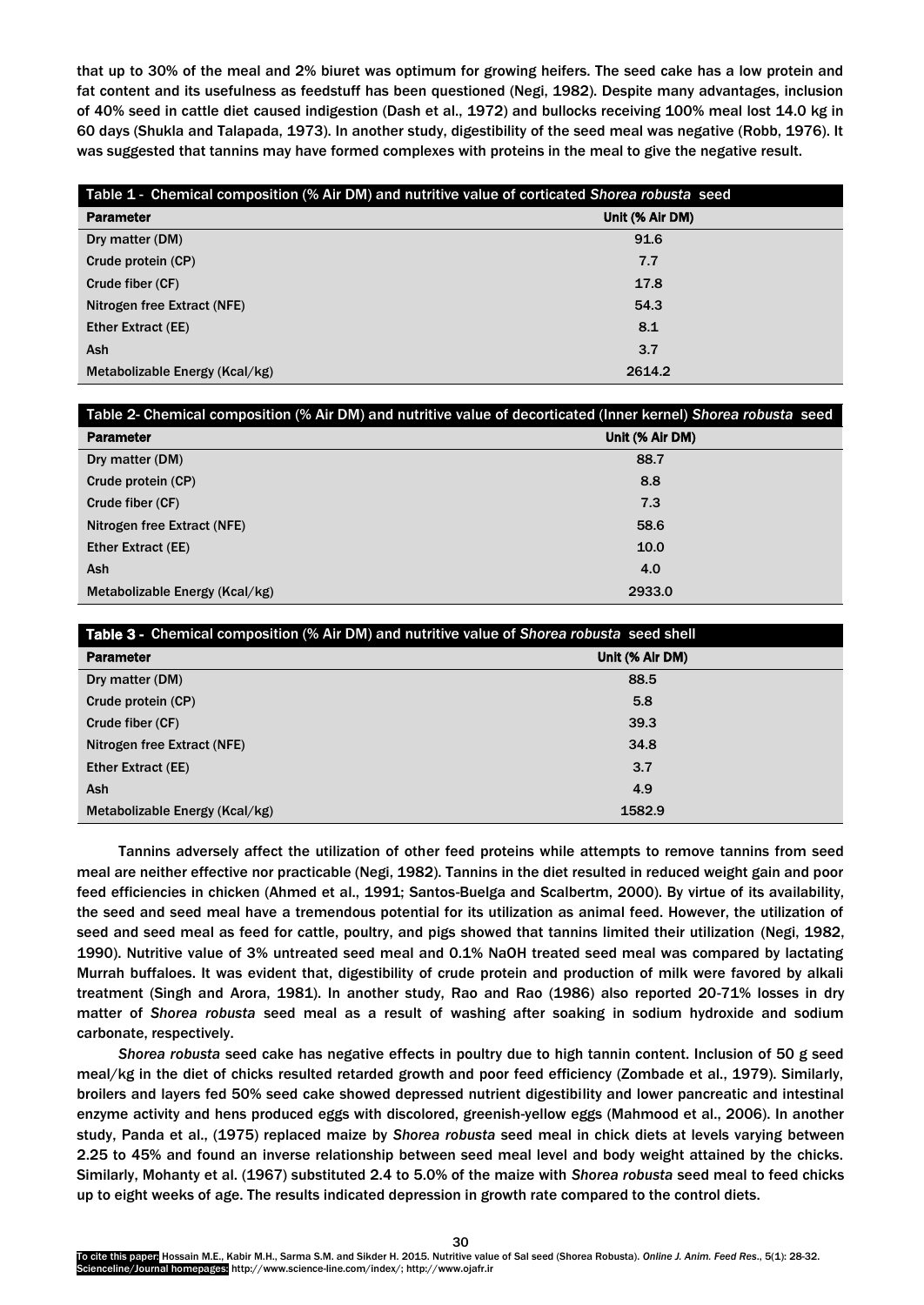Up to 40% *Shorea robusta* seed cake in pig diets replacing maize had no significant effect on pig performance (Pathak et al., 1973; Devendra, 1985). Murty et al. (1969) used 20% seed meal to replace maize and noted reduced live weight gain, N and P balance. Similarly, Agarwal (1971) reported a drastic drop in live weight gain when maize or Ragi was replaced by deoiled *Shorea robusta* seed meal.

# **CONCLUSION**

*Shorea robusta* seed is good source of crude protein. However, it contains tannins that can be removed either by boiling or soaking in water. Therefore, tannin in *Shorea robusta* seed is no more a problem. Additionally, tannin present in seed has protein binding capacity. Therefore, *Shorea robusta* seed cake may be used to improve forages containing highly degradable protein. Apart from seed, *Shorea robusta* leaves may also be used for feeding the silkworm pupa (*Antheraea mylitta*) for garments industry.

# **REFERENCES**

- Agarwal DK (1971). Effect of plane of nutrition on performance and carcass characteristics of large white Yorkshire pigs. Ph.D. Thesis, Agra University, Agra, India.
- Ahmed AE, Smithard R and Ellis M (1991). Activities of enzymes of the pancreas, and the lumen and mucosa of the small intestine in growing broiler cockerels fed on tannin-containing diets. British Journal of Nutrition, 65: 189-197.
- AOAC (2006). Official Methods of Analysis of AOAC International. Association of Official Analytical Chemists. 18th edition (Editor: William Horwitz, George W. Latimer), Gaithersburg, USA.
- Appanah S and Turnbull JM (1998). Review of dipterocarps: taxonomy, ecology, and silviculture. CIFOR, Bogor, Indonesia.
- CSIR (1972). The Wealth of India, Raw Materials. Dictionary of Indian Raw Materials and Industrial Products. Publication and Information Directorate, Council of Scientic and Industrial Research, New Delhi, India.
- Dash PK and Misra SK (1972). Effect of sudden change of feed from normal to Sal seed supplemented ration on the ruminal activities of dairy cows and the results of stomach therapy on these animals. Indian Veterinary Journal, 49 (10): 1035-1040.
- Devendra C (1985). Non conventional feed resources in Asia and the Pacific. FAO Regional Office for Asia and the Pacific, 2nd edn., Bangkok.
- Evers AD, O'Brien L and Blakeney AB (1999). Cereal structure and composition. Australian Journal of Agriculture Reseach, 50: 629-650.
- Garg AK, Agrawal DK and Nath K (1984). Effect of Sal (*Shorea robusta*) seed meal tannins on serum enzymes, nutrient utilization and growth in growing calves. Agricultural Wastes, 11(4): 307-317.
- Gohl B (1982). Les aliments du bétail sous les tropiques. FAO, Division de Production et Santé Animale, Roma, Italy.
- ICAR (1967). Report of the study group for exploring the possibility of using food byproducts as poultry feed. Indian Council of Agriculture Research, New Delhi.
- Jolly MS, Sen SK and Das MG (1976). Silk from the forest. In: Unasylva 28 (4), No. 114- Employment.
- Khan MY, Lal M and Krishan J (1986). Nutritional evaluation of deoiled oilseed (*Shorea robusta*) meal of goats, Indian Journal of Animal Nutrition, 3: 29-32.
- Kumar GV, Subha Rao A, Sampath SH and Mudgal VD (1970). Report of studies on Sal seed meal; Workshop in Agricultural By-pro ucts and Waste Materials for economic rations for livestock, U.P.A.U., Pantnagar 21st to 23rd October, 1970.
- Kurar CK and Mudgel VD (1972). Effect of feeding Sal seed meal in the utilization of feeds containing nonprotein nitrogen compound in growing heifers. Indian Journal of Animal Science, 42: 393-398.
- Lodhi GN, Daulat Singh and Ichhponani JS (1976). Variation in nutrient content of feeding stuffs rich in protein and reassessment of the chemical method for metabolizable energy estimation for poultry. Journal of Agricultural Science, 86(2): 293-303.
- Murty VN, Joshi BC and Agarwal DK (1969). Evaluation of Sal seed meal in the ration of pigs. Scientific Annual Reports, Division of Animal Nutrition, IVRI, India.
- Nagpaul PK, Verman PN and Chawla MS (1973). Some observation on the feeding of Sal seed meal (*Shorea robusta*) to the animals. Indian Veterinary Journal, 50: 352-356.
- Nayak NC, Tripathi SB and Moh-anty K (1967). Use of decorticated Sal seed asa poultry feed A preliminary trial. Indian Veterinary Journal, 40: 706.
- Negi SS (1982). Tannins in Sal seed (*Shorea robusta*) and Sal seed meal limit their utilization as livestock

31